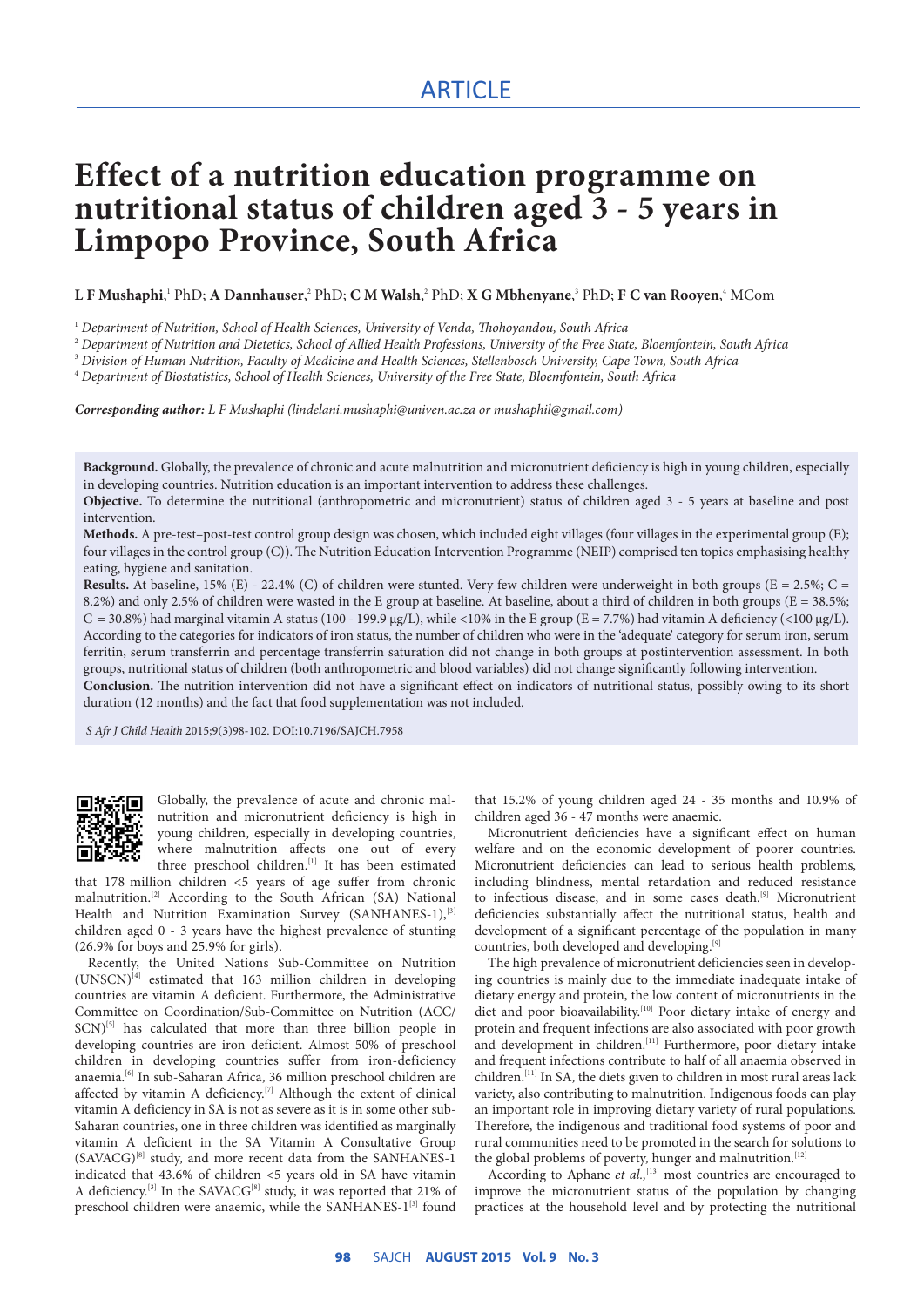# ARTICLE

benefits of traditional practices that are eroding because of factors such as urbanisation and modernisation. When income increases, people often reduce breastfeeding, stop gathering wild foods and eat fewer green leafy vegetables owing to ignorance or poor knowledge of nutrition. Nutrition education may play an important role in improving the nutrition knowledge and the way caregivers feed their children, which could contribute to an improvement of the nutritional status of the children.

# **Methods**

#### **Study design**

A pre-test–post-test control group design was applied. The data were collected at baseline in both the control (C) and the experimental (E) groups. After the baseline, the E group received nutrition education, while the C group did not. The intervention programme was implemented for a period of 12 months, after which anthropometric and micronutrient status were determined again.

#### **Study population**

The study population included caregivers and children aged 3 - 5 years living in Limpopo Province. For the purpose of the study, 'caregiver' refers to the legal guardian of the child or the mother of the child.

#### **Sample size**

Simple random sampling was used to select 8 villages (4 E, 4 C) from Mutale Municipality in Vhembe District, Limpopo, SA. All households with children who met the inclusion criteria and who agreed to participate were included in the study. A total of 129 children aged 3 - 5 years and 125 caregivers were included at baseline. Post intervention, 89 children and 86 caregivers were available to participate. This translates to a 69% response rate for both children and caregivers. Blood samples were only drawn from the children whose caregivers gave consent, resulting in low numbers.

#### **Data collection**

At baseline, four trained fieldworkers interviewed participating caregivers, using the local language (Tshivenda), on feeding practices and nutrition knowledge. On the same day, the trained fieldworkers also took anthropometric measurements using standard procedures as described by Lee and Nieman.<sup>[14]</sup> A professional paediatric nurse was responsible for taking blood samples a few days after the interview. The blood samples were used to determine the iron and vitamin A status of the children before and after the intervention.

#### **Nutrition Education Intervention Programme (NEIP)**

The NEIP was based on the SA food-based dietary guidelines (FBDG)<sup>[15]</sup> and SA paediatric FBDG.<sup>[16]</sup> Mypyramid for children<sup>[17]</sup> and dietary guidelines for children<sup>[18]</sup> were also used. FBDG are practical and simple messages that inform the general public on which foods and eating habits will provide the nutrients they need to promote overall health and prevent chronic diseases.<sup>[15]</sup> In SA, the FBDG were developed based on affordable, available foods that are widely consumed.[15] In addition, the FBDG were compatible with different cultures and eating patterns of the target population.<sup>[15]</sup>

## **Implementation of the NEIP**

The NEIP comprised 10 topics, namely: enjoying a variety of foods; guidelines for feeding children 3 years and older; hygiene and sanitation; making starchy foods the basis of most meals; eating plenty of vegetables and fruits every day; eating dry beans, split peas, lentils and soya; recommending that chicken, fish, meat, milk or eggs be eaten daily; using salt sparingly; eating fats sparingly; and using food and drinks containing sugar sparingly and not between meals. These were explained to the E group over a period of 12 months. The E group was visited twice a week during the implementation period.

Duration of each group discussion presentation was 20 - 30 minutes. The size of the groups of caregivers during the nutrition education presentation sessions ranged from 6 to 20. The discussion approach was chosen because it promotes interaction between group members and allows caregivers to participate actively in the programme.

#### **Data analysis**

Data were analysed by the Department of Biostatistics of the University of the Free State (UFS) using Statistical Analysis Software (SAS) version 9.2 (SAS Institute Inc., USA). Continuous data were expressed using median, minimum and maximum values. Categorical data were described using frequencies and percentages, and 95% confidence intervals (CIs) were used for median and percentage differences to determine the effect of the intervention programme.

#### **Ethical consideration**

Ethical approval was obtained from the Ethics Committee of the Faculty of Health Sciences, UFS (ETOVS No. 24/06). Permission to conduct the study in the villages was obtained from local leaders. Written informed consent was obtained from caregivers.

#### **Results**

#### **Sociodemographic data**

The E and C groups were comparable at baseline in terms of sociodemographic data. In both groups, >60% of caregivers had secondary education (E = 64.6%; C = 63.3%) while  $18.3\%$  (C) - 24.6% (E) of caregivers had never attended school. In both groups the source of income was mainly the parents ( $E = 79.2\%$ ;  $C = 86.6\%$ ), while some children depended on their grandparents for support (E = 30.8%; C = 20.0%). The majority of caregivers depended on social grants (child grant: E = 75.4%, C = 78.3%; pension grant: E = 24.6%,  $C = 16.7\%$ ). The monthly income of 65% of households in both groups was  $\leq$ R1 000 (E = 66.2%; C = 68%). Firewood was the main source of cooking fuel ( $E = 98.5\%$ ;  $C = 95\%$ ), while electricity was available to some of the households ( $E = 21.5\%$ ;  $C = 21.7\%$ ). The main source of water was communal taps ( $E = 76.9\%$ ;  $C = 83.3\%$ ), while water from rivers ( $E = 32.3\%$ ;  $C = 31.7\%$ ) and wells ( $E = 35.5\%$ ;  $C = 8.3\%$ ) was also used. Some of the households used more than one source of water, as communal tap water was not available every day of the week.

#### **Anthropometric status of children**

Table 1 indicates that ~20% of children were stunted, 8% underweight and 5% wasted in both groups at baseline. At baseline, there were no statistically significant differences between the E and C groups regarding height for age, weight for age, height for weight and BMI/A. None of the anthropometric values changed significantly in either group after the intervention (95% CI for median difference 0 - 0).

A relatively high percentage of children had a weight for age in the 'risk for overweight' and 'overweight' categories, with 21.2% in the E group and 15.8% in the C group.

Less than 5% of children in both the E group and C group were wasted or severely wasted as defined by weight for height, while 4.6% of children in the E group and 4.8% in the C group were at risk of becoming overweight.

The above results were confirmed by BMI/A, with very few children in both E and C groups having a low BMI/A, while ~15% in the E group and 14% in the C group were either at risk of becoming overweight or already overweight.

#### **Micronutrient status**

Very few caregivers gave consent for children's blood samples to be taken for determining vitamin A and iron status. Hence, the micronutrients results were not compared owing to low and unequal numbers in both groups.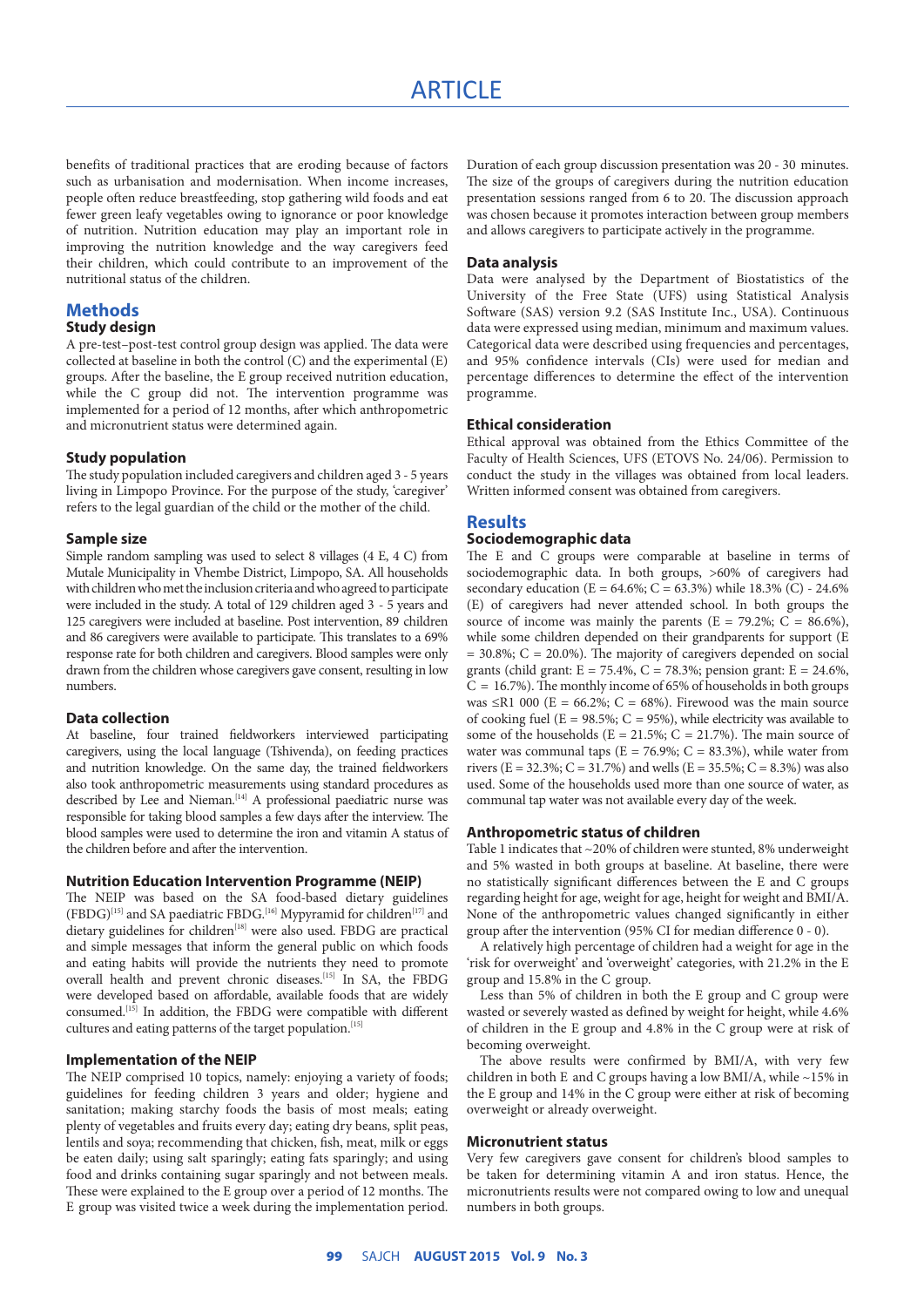## **Vitamin A status**

At baseline, nearly one-third of children had marginal vitamin A status (100.0 -199.9  $\mu$ g/L) in both groups (E = 38.5%; C = 30.8%), 7.7% of children in the E group had vitamin A deficiency (<100 µg/L), while in the C group no low vitamin A values were detected (Table 2). Before intervention more than 50% of children had an adequate vitamin A status and after intervention, the majority of children in the E and the C groups had a normal to well-nourished vitamin A status.

#### **Iron status**

According to the categories for indicators of iron status, the number of children who were in the 'adequate' categories for serum iron, serum ferritin, serum transferrin and percentage transferrin saturation did not change in either group following the intervention (Table 3). As far as iron status was concerned, all of the parameters of iron status in both groups indicated that the majority of children had adequate iron status both pre and post intervention.

## **Discussion**

High levels of poverty were evident in the participants as indicated by the majority of caregivers being unemployed and relying on child support grants for income, which could have had a negative effect on nutritional status of the children. In contrast, Smuts *et al*. [20] showed that much lower numbers of households depend on child support grants for their income in rural areas of the Eastern Cape and KwaZulu-Natal Provinces compared with our results. In a study done in rural localities of North-West Ethiopia, preschool children who belonged to families with low income were at greater risk of being wasted, underweight and stunted.<sup>[21]</sup>

Another factor possibly contributing to the high poverty levels observed in the current study could be the high level of illiteracy (17% of caregivers), which is comparable with other studies conducted in  $S_A^{[3]}$  and rural Uganda.<sup>[22]</sup> A low literacy rate can contribute to caregivers getting lowpaying jobs, resulting in low income when compared with their counterparts.

In the current study, nearly one-third of households were getting water from the river, a borehole or a well. Matthews *et al*. [23] indicated that in underdeveloped areas of North-Western Nigeria, the common sources of drinking water were rivers or lakes (24%), private wells (23%), taps inside the house (18.7%) and boreholes (14.1%). The main source of drinking water in the rural districts of KwaZulu-Natal and Eastern Cape was a river (50% and 76%, respectively).<sup>[20]</sup> A considerable number of people in low socioeconomic rural areas still do not have

| Table 1. Z-score classification of HAZ, WAZ, WHZ and BMI/A at baseline <sup>[19]</sup> |  |
|----------------------------------------------------------------------------------------|--|
|----------------------------------------------------------------------------------------|--|

| Z-score classification           | Interpretation                 | E group<br>$(N=66)$ , % | C group<br>$(N=63), %$ | 95% CI for<br>median<br>difference |
|----------------------------------|--------------------------------|-------------------------|------------------------|------------------------------------|
| HAZ WHO classification           |                                |                         |                        |                                    |
| $<-3SD$                          | Severely stunted               | 4.6                     | 1.6                    | $0 - 0$                            |
| $-3SD - < -2SD$                  | Stunted                        | 15.2                    | 19.4                   | $0 - 0$                            |
| $-2SD - < -1SD$                  | Mildly stunted                 | $\Omega$                | $\theta$               |                                    |
| $-1SD - +1SD$                    | Normal height                  | 53.0                    | 48.4                   | $0 - 0$                            |
| $>>1SD - <+2SD$                  | Normal height                  | 27.3                    | 30.7                   | $0 - 0$                            |
| WAZ WHO classification           |                                |                         |                        |                                    |
| $<-3SD$                          | Severely<br>underweight        | 1.5                     | $\overline{0}$         | $0 - 0$                            |
| $-3SD - < -2SD$                  | Underweight                    | 6.1                     | 8.0                    | $0 - 0$                            |
| $-2SD - < -1SD$                  | Mildly underweight             | $\overline{0}$          | $\theta$               |                                    |
| $-1SD - +1SD$                    | Normal WAZ                     | 71.2                    | 76.2                   | $0 - 0$                            |
| $\rightarrow$ +1SD - $\leq$ +2SD | Possible growth<br>problem     | 19.7                    | 11.0                   | $0 - 0$                            |
| $\rightarrow +2SD - \leq +3SD$   | Possible growth<br>problem     | 1.5                     | 4.8                    | $0 - 0$                            |
| WHZ WHO classification           |                                |                         |                        |                                    |
| $<-3SD$                          | Severely wasted                | 1.5                     | $\Omega$               | $0 - 0$                            |
| $-3SD - < -2SD$                  | Wasted                         | 3.0                     | 4.8                    | $0 - 0$                            |
| $-2SD - < -1SD$                  | Mildly wasted                  | $\overline{0}$          | $\theta$               |                                    |
| $-1SD - +1SD$                    | Normal WHZ                     | 87.9                    | 88.8                   | $0 - 0$                            |
| $\rightarrow$ +1SD - $\leq$ +2SD | Possible risk of<br>overweight | 4.6                     | 4.8                    | $0 - 0$                            |
| $\rightarrow +2SD - \leq +3SD$   | Overweight                     | 3.0                     | 1.6                    | $0 - 0$                            |
| BMI/A z-score WHO classification |                                |                         |                        |                                    |
| $<-3SD$                          | Severely wasted                | 1.5                     | $\theta$               | $0 - 0$                            |
| $-3SD - < -2SD$                  | Wasted                         | 3.0                     | $\theta$               | $0 - 0$                            |
| $-2SD - < -1SD$                  | Normal                         | $\Omega$                | $\theta$               |                                    |
| $-1SD - +1SD$                    | Normal BMI/A                   | 80.3                    | 85.7                   | $0 - 0$                            |
| $>>1SD - <+2SD$                  | Possible risk of<br>overweight | 9.1                     | 12.7                   | $0 - 0$                            |
| $\rightarrow +2SD - \leq +3SD$   | Overweight                     | 6.1                     | 1.6                    | $0 - 0$                            |

HAZ = height-for-age *z*-score; WAZ = weight-for-age *z*-score; WHZ = weight-for-height *z*-score;  $BMI/A =$  body mass index for age; WHO = World Health Organization;  $\overline{SD}$  = standard deviation.

#### **Table 2. Vitamin A status of children at baseline and post intervention**

| Serum vitamin A<br>categories    | Serum vitamin<br>A concentration<br>categories | E group                  |                          | $C$ group               |                     |
|----------------------------------|------------------------------------------------|--------------------------|--------------------------|-------------------------|---------------------|
|                                  |                                                | Baseline, %<br>$(N=13)$  | Post, %<br>$(N=23)$      | Baseline, %<br>$(N=26)$ | Post, %<br>$(N=38)$ |
| Vitamin A<br>deficiency          | $<$ 100 µg/L                                   | 7.7                      | ٠                        |                         |                     |
| Marginal vitamin<br>A status     | $100 - 199.9 \mu g/L$                          | 38.5                     | $\overline{\phantom{0}}$ | 30.8                    |                     |
| Adequate status                  | $200 - 299.9 \mu g/L$                          | 53.9                     | 30.4                     | 53.9                    | 5.3                 |
| Normal/well-<br>nourished status | $\geq$ 300 µg/L                                | $\overline{\phantom{0}}$ | 69.6                     | 15.4                    | 94.7                |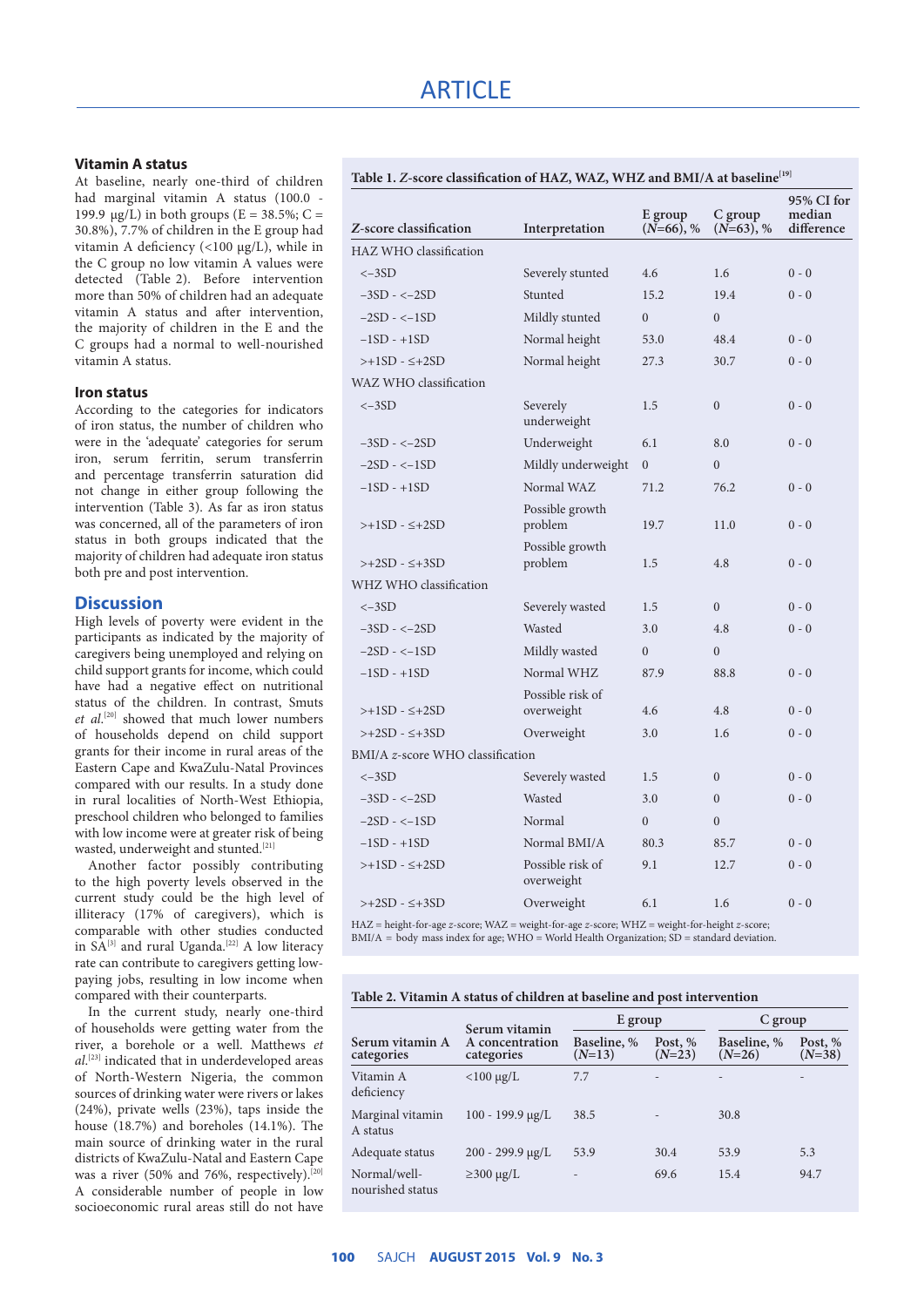| Iron indicators        |                          | E group                  |                          | $C$ group                |                   |
|------------------------|--------------------------|--------------------------|--------------------------|--------------------------|-------------------|
|                        | Serum concentration      | Baseline $(N=17)$ , %    | Post $(N=29)$ , %        | Baseline ( $N=26$ ), %   | Post $(N=40)$ , % |
| Serum iron             |                          |                          |                          |                          |                   |
| Depletion              | $< 5.0$ µmol/L           | 5.9                      | 3.5                      | $\overline{\phantom{a}}$ | 2.5               |
| Adequate               | $5.0 - 16.7$ $\mu$ mol/L | 88.2                     | 75.9                     | 88.5                     | 65.0              |
| High                   | $>16.7$ $\mu$ mol/L      | 5.9                      | 20.7                     | 11.5                     | 32.5              |
| Serum ferritin         |                          |                          |                          |                          |                   |
| Adequate               | 7 - 140 ng/mL            | 100                      | 96.6                     | 96.2                     | 100               |
| High                   | $>140$ ng/mL             | $\overline{\phantom{a}}$ | 3.5                      | 3.9                      | $\qquad \qquad -$ |
| Serum transferrin      |                          |                          |                          |                          |                   |
| Adequate               | $1.5 - 3.5$ g/L          | 94.1                     | 96.6                     | 100                      | 97.5              |
| High                   | $>3.5$ g/L               | 5.9                      | 3.5                      | $\overline{\phantom{a}}$ | 2.5               |
| Transferrin saturation |                          |                          |                          |                          |                   |
| Low                    | <17%                     | 5.9                      | 3.5                      | $\overline{\phantom{a}}$ | 2.5               |
| Adequate               | $17 - 42%$               | 94.1                     | 96.6                     | 100                      | 95.0              |
| High                   | $>42\%$                  | $\overline{\phantom{a}}$ | $\overline{\phantom{a}}$ | $\overline{\phantom{a}}$ | 2.5               |

access to clean, safe water, as they still use water from rivers, dams or lakes.

In the current study, stunting, underweight and wasting (95% CI 0 - 0) did not change in either group after implementation of the NEIP, which was implemented for a period of 1 year. A similar observation was made in the study undertaken in the capital city of Anhui Province in China, where height for age and weight for age did not improve significantly after implementation of a nutrition education intervention that was implemented for 1 year by trained nutrition graduates and research assistants.<sup>[24]</sup> Contrary to these findings, Ghoneim *et al.*<sup>[25]</sup> found that the number of children aged 2 - 5 years from three daycare centres in Alexandria, Egypt, who were stunted and wasted decreased significantly after 1 year of implementing health education among the parents. The most obvious reason for the marked improvement in the study by Ghoneim *et al.*<sup>[25]</sup> was the provision of two meals and fruit snacks per day. The NEIP in this present study was implemented by one person over a period of 1 year, while the study by Ghoneim *et al*. [25] included higher coverage since it was implemented by two or more people over 2 years. In addition, the current study did not include food supplementation.

Before intervention, more than 50% of children had an adequate vitamin A status; after intervention, the majority of children in both the E and C groups had a normal to good vitamin A status. The national vitamin A supplementation programme that was implemented at the same time as this intervention may have affected vitamin A levels, and this is most probably the reason why improvement occurred in both the E and C groups. As far as iron status was concerned, all of the parameters of iron status indicated that the majority of children had adequate iron status, even before intervention. The national food fortification programme could possibly have had an effect on the results. Furthermore, because the sample of children on which blood could be drawn was so small, these results should be interpreted with caution.

# **Conclusions**

The NEIP did not have a significant effect on anthropometric nutritional status and micronutrient status of children, as there was no change observed in these parameters after intervention. Lack of improvement may be attributed to the fact that the majority of children had normal nutritional status (anthropometric and micronutrient) at baseline, leaving little room for improvement. The relatively short intervention period could also not have allowed enough time for significant physiological change in nutritional status to occur.

#### **Recommendations**

The NEIP developed in the present study can be adapted to include the use of media that can increase coverage. Future studies should develop nutrition intervention strategies only after the collection of baseline data in order to address the identified needs of the community being studied.

**Acknowledgements.** We would like to thank the National Research Foundation, the University of Venda and the Department of Science and Technology for funding the project.

#### **References**

- 1. United Nations Standard Committee on Nutrition (UNSCN). Fifth Annual Report on the World Nutrition Situation: Nutrition for improved development
- outcomes. Sudbury, UK: Lavenham Press, 2004. 2. UNSCN. Tackling the Double Burden of Malnutrition: A Global Agenda. SCN News, Number 32 mid-2006. Sudbury, UK: Lavanham Press, 2006.
- 3. Shisana O, Labadarios D, Rehle T, et al. South African National Health and Nutrition Examination Survey (SANHANES-1). Cape Town: HSRC press, 2013. 4. UNSCN. Sixth Report on the World Nutrition Situation. Progress in Nutrition.
- Sudbury, UK: Lavanham Press, 2011. 5. United Nations Administrative Committee on Coordination Sub-Committee on Nutrition (ACC/SCN) in collaboration with International Food Policy
- Research International (IFPRI) United Nations, Geneva. Fourth Report on the World Nutrition Situation: The World Nutrition Situation. Nutrition Throughout the Life Cycle. Geneva: ACC/SCN, 2000.
- 6. United Nations Children's Fund (UNICEF), United Nations University (UNU), World Health Organization (WHO). Iron Deficiency Anaemia – Assessment, Prevention and Control: A Guide for Programme Managers. Geneva: WHO, 2001.
- 7. Begin F, Greig A. Food Fortification in West Africa: Assessment of Opportunities and Strategies. Ottawa, USA: Micronutrient Initiative, 2002.
- 8. The South African Vitamin A Consultative Group (SAVACG); Labadarios D, van Middelkoop A, eds; and assisted by Coutsoudis A, Eggers RR, Hussey G, Jsselmuiden G, and Kotz JP. Children Aged 6 to 71 months in South Africa, 1994: Their Anthropometric, Vitamin A, Iron and Immunization Coverage Status. Johannesburg: SAVACG, 1995.
- 9. Food and Agriculture Organization (FAO). Community-based Food and Nutrition Programmes: What Makes Them Successful. A Review and Analysis of Experience. Rome: FAO United Nations, 2003:47.